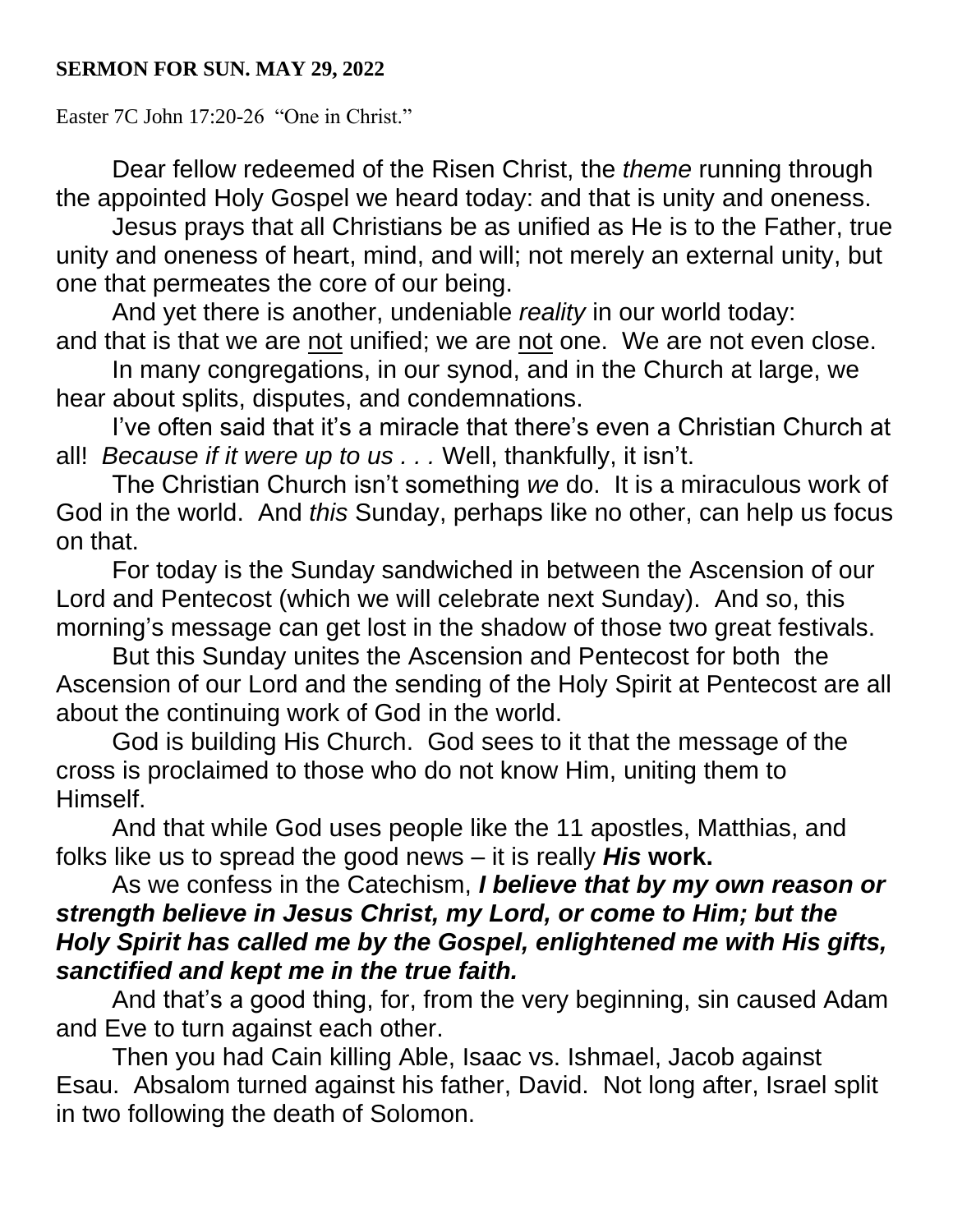And even after Jesus came and ministered on earth, it didn't take long for disunity to flower again.

As soon as Paul planted churches in Galatia and Corinth, factions developed.

The Roman Catholic and Eastern Orthodox churches split at the turn of the first millennium. Then came the divisions and condemnations at the time of the Reformation.

And today it's hard to even count the number of Christian denominations and sub-denominations!

So, *if it were up to us* . . . well, *that's* what we've done. Sin has divided husband against wife, brother against brother, children against parents, and Christian against Christian.

Sin broke Eden's perfect unity and harmony, and caused the disunity we see today. And sadly, you and I are not innocent bystanders in this.

## *So has Jesus' prayer for unity and oneness in His Church gone unanswered for all these years?*

No! For while, at times, we may be tempted to think: *If only Jesus were here . . .* the truth is that He is here!

The Ascension of our Lord and the sending of the Holy Spirit at Pentecost testify that our Lord is still working in the world, and still building His Church.

For, our Lord ascends and sends His Spirit so that He can be in *every* pulpit, font, and altar at all times!

His Word, Baptism, and Supper bring the glory and work of His cross to every part of the world uniting people of every tribe, nation, and language to Himself.

God undoes the disunity and discord of sin through the forgiveness of our sins.

*For that is the only way.* Mere outward unity never lasts. Overlooking our differences only makes them reappear more violently later. And pretending that there are many versions of the truth only makes matters worse.

The only true unity is in Christ through the forgiveness of our sins. Only when we are united in Him can we be truly united to one another.

And so, Jesus prayed for **"those who will believe in me through their word, that they may all be one."**

The apostles were appointed to preach the Law that shows us our sin and the Gospel that shows us our Savior.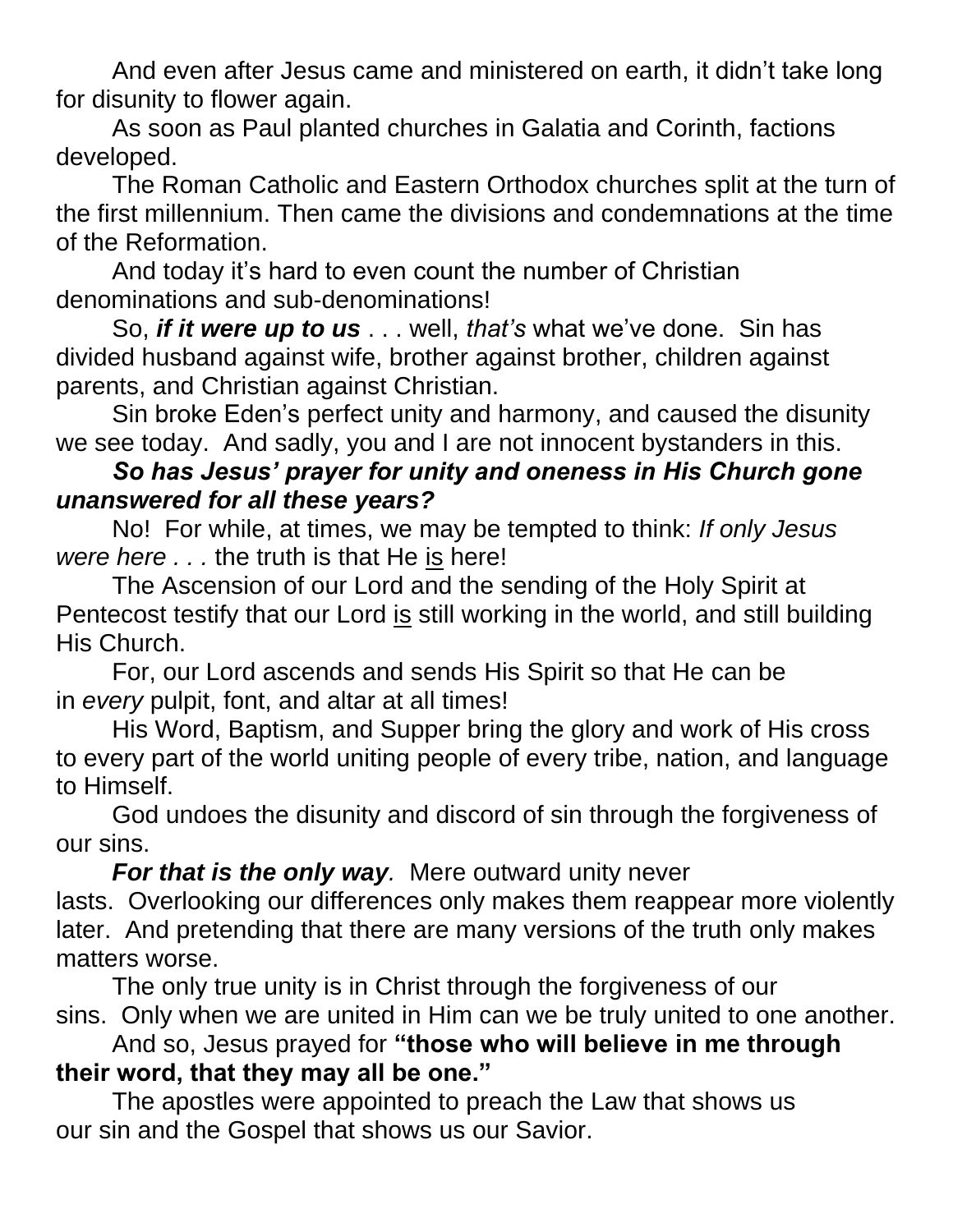The preaching of the Law that shows us the disunity we have caused by our selfishness, as we want others to serve me instead of me helping them; and as I seek to exert my power over others instead of humbling myself to them.

The Law shows us our willingness to give up God's truth for the sake of friendship, and that I do not love others enough to tell them of Jesus. In essence, we too often live by the devil's creed of *"live and let live."*

Yes, that's the devil's creed, for it's the *exact opposite* of what Jesus did – who would not let us just live in our sin, but who came to save us.

And that is the preaching of the Gospel, that shows us the divine remedy to the disunity and discord of our selfishness – **the forgiveness that is found only in Christ.**

Jesus, the One who did not *live and let live*, because he knew if He just left us to our devices, we wouldn't live, but die in our sins. He loved His fallen creation too much to do that. Instead, He came and **died** so that we may live.

Our Lord paid the price for our life-stealing sin and then rose to restore the unity and oneness of Eden by uniting us to Himself.

**And this He is doing**, although it will never be perfect as long as we live in this sin-filled world.

But He is working one sinner at a time, uniting us to His life-restoring death and resurrection in Holy Baptism.

Bringing us daily to the life-restoring death and resurrection of Holy Absolution.

And implanting in us His life-restoring death and resurrection through His body and blood in Holy Communion.

And through these means, we are forgiven, restored, and united to Him, and we are united to one another *in Him*.

Any unity outside of Christ and His truth is not true unity. But *in Him,* we are united and joined to one another as closely as He is in the Father and the Father is in Him.

Living for one another and dying for one another. Praying for one another and serving one another. Forgiving one another and loving one another.

And we have His promise that this will be the case in this time between our Lord's first coming in the flesh and His second coming in glory. For in His prayer that we heard today, Jesus prays for those **who will believe in me through their word.**